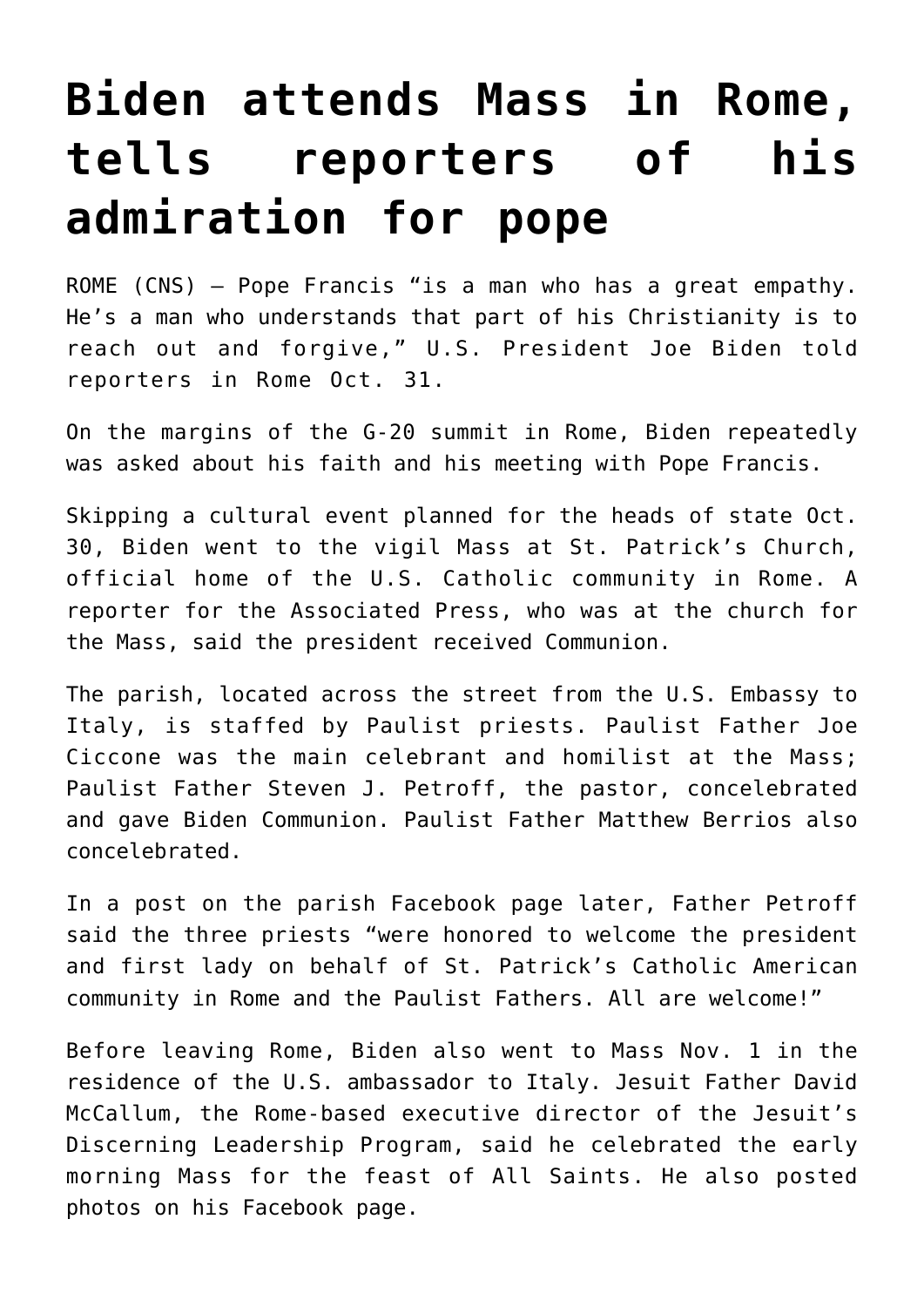Some Catholics, including a few U.S. bishops, have argued that Biden, who regularly attends Mass, should not receive Communion because of his support for legalized abortion, which clearly runs counter to Catholic Church teaching on the sacredness of human life from conception to natural death.

Several hours after meeting Pope Francis Oct. 29, Biden was asked if abortion was one of the topics of his meeting with the pope. Biden responded, "We just talked about the fact he was happy that I was a good Catholic, and I should keep receiving Communion."

The Vatican did not comment on what Biden reported other than to say it was a "private" conversation.

The last question at Biden's Oct. 31 news conference at the end of the G-20 summit was whether what he said Pope Francis had said should put "to rest" the discussion about his worthiness to receive the Eucharist.

Biden responded, "Look, a lot of this is just personal."

Rather than addressing the Communion question directly, the president spoke of his admiration for Pope Francis and, particularly, for how the pope "provided great solace" for him and his family when Biden's son, Beau Biden, died of cancer in 2015.

"There has always been this debate in the Catholic Church, going back to Pope John XXIII, that talks about how we reach out and embrace people with differences," Biden said. "If you notice what the pope said when he was asked, when he first got elected pope, he was traveling with the press and they said, 'What's your position on homosexuality?' He said, 'Who am I to judge?'"

"This is a man who has a great empathy. He's a man who understands that part of his Christianity is to reach out and forgive," Biden said. "And so, I just find my relationship